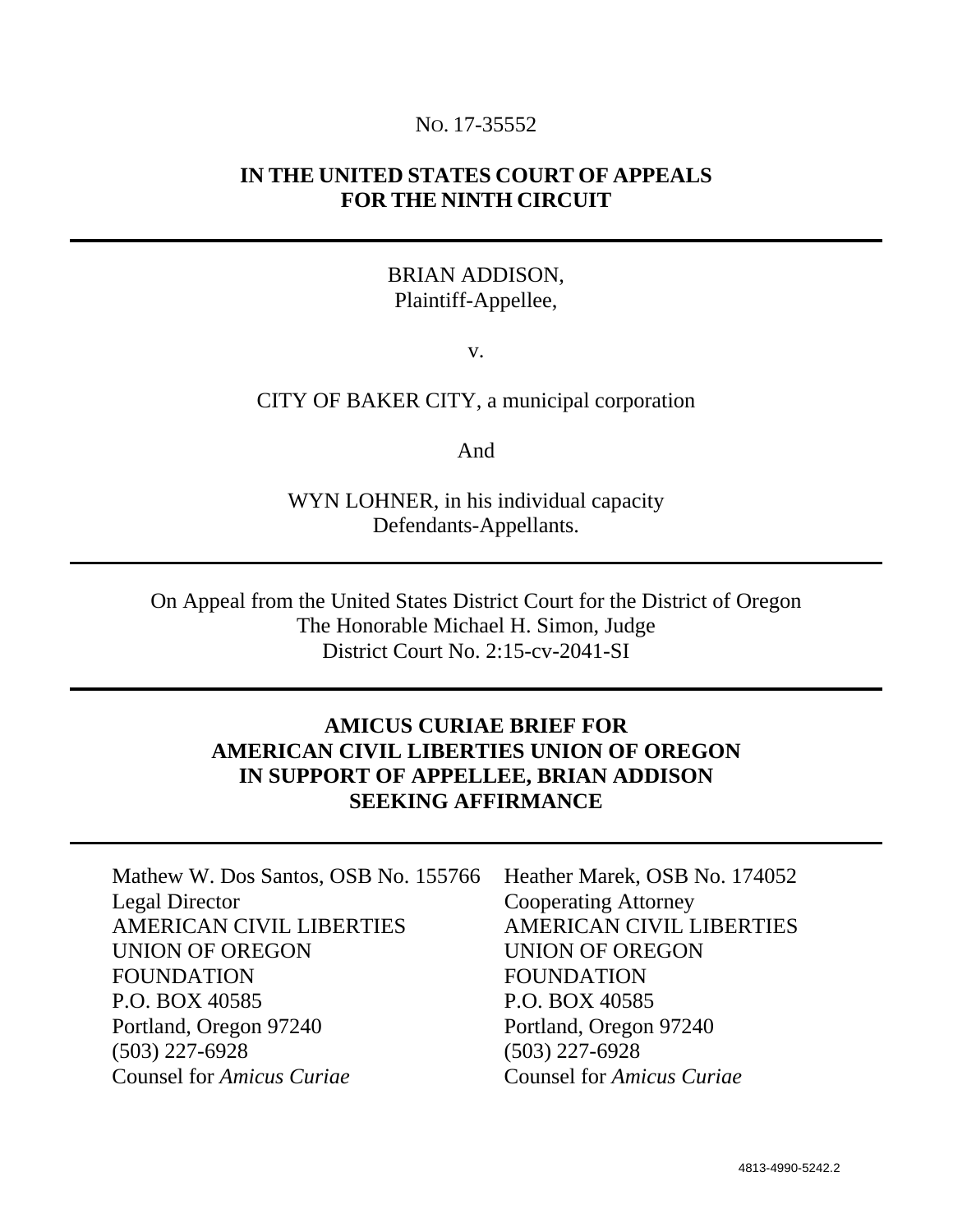# **TABLE OF CONTENTS**

| I.   |           | Constitutional liability attaches when an official maliciously uses his<br>position and privileges to cause a constitutional harm 4 |
|------|-----------|-------------------------------------------------------------------------------------------------------------------------------------|
|      | A.        | Otherwise permissible government conduct is unconstitutional<br>when motivated by a malicious and retaliatory purpose 5             |
|      | <b>B.</b> | An official is liable when he uses his position of authority to cause                                                               |
| II.  |           | An official cannot take refuge in the First Amendment when he is acting                                                             |
| III. |           | The district court was correct to deny qualified immunity, as the law                                                               |
| IV.  |           | The district court correctly decided summary judgment would be                                                                      |
|      |           |                                                                                                                                     |
|      |           |                                                                                                                                     |
|      |           |                                                                                                                                     |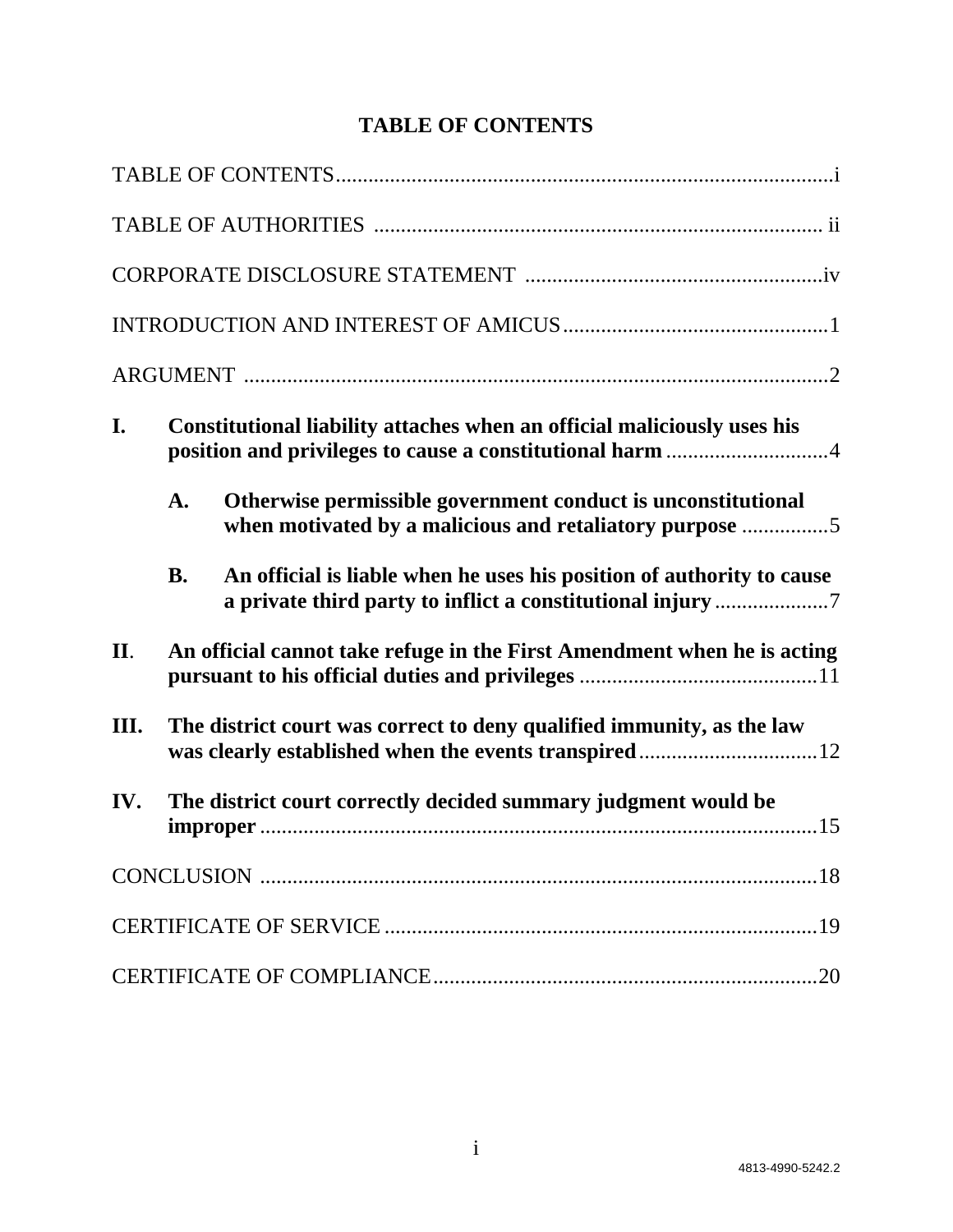# **TABLE OF AUTHORITIES**

| <b>Federal Cases</b>                                  | Page(s) |
|-------------------------------------------------------|---------|
| Bantam Books, Inc. v. Sullivan,                       |         |
| Blair v. Bethel Sch. Dist.,                           |         |
| Bruce v. Ylst,                                        |         |
| Coszalter v. City of Salem,                           |         |
| Dahlia v. Rodriguez,                                  |         |
| DiMartini v. Ferrin,<br>889 F.2d 922 (9th Cir. 1989), |         |
| Ford v. City of Yakima,                               |         |
| Fritz v. Charter Twp. Of Comstock,                    |         |
| Garcetti v. Ceballos.                                 |         |
| Gilbrook v. City of Westminster,                      |         |
| Gini v. Las Vegas Metro. Police Dep't,                |         |
| Johnson v. Duffy,                                     |         |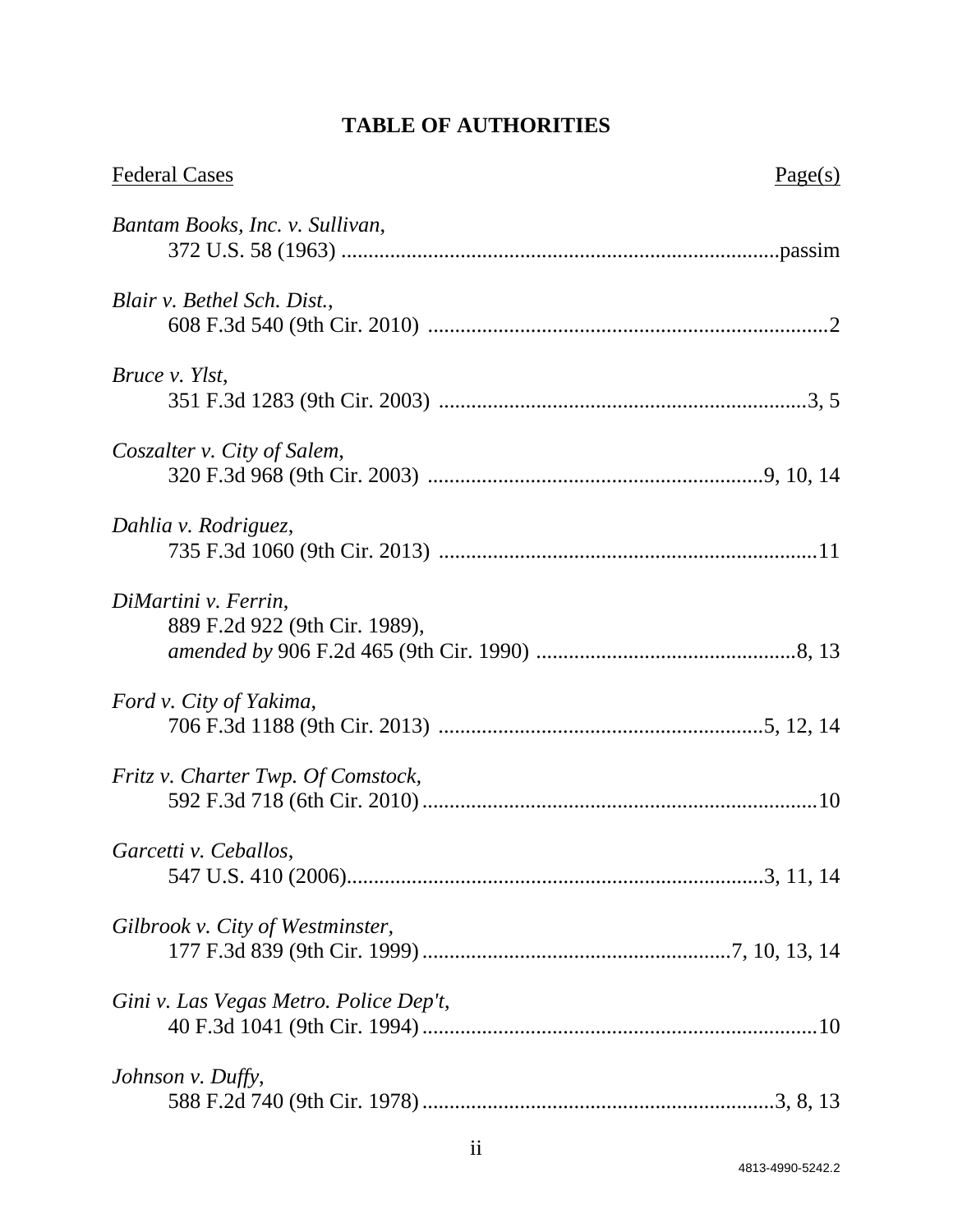| Johnson v. Poway Unified Sch. Dist.,      |
|-------------------------------------------|
| Kennedy v. Bremerton Sch. Dist.,          |
| Lacey v. Maricopa Cnty.,                  |
| Lakeside-Scott v. Multnomah Cnty.,        |
| Mabey v. Reagan,                          |
| Mendocino Envtl. Ctr. v. Mendocino Cnty., |
| Merritt v. Mackey,                        |
| Mt. Healthy City. Sch. Dist. v. Doyle,    |
| Mulligan v. Nichols,                      |
| <i>O'Brien v. Welty,</i>                  |
| Pinard v. Clatskanie Sch. Dist. 6J,       |
| Skoog v. Cnty. of Clackamas,              |
| <b>Constitutional Provisions</b>          |
|                                           |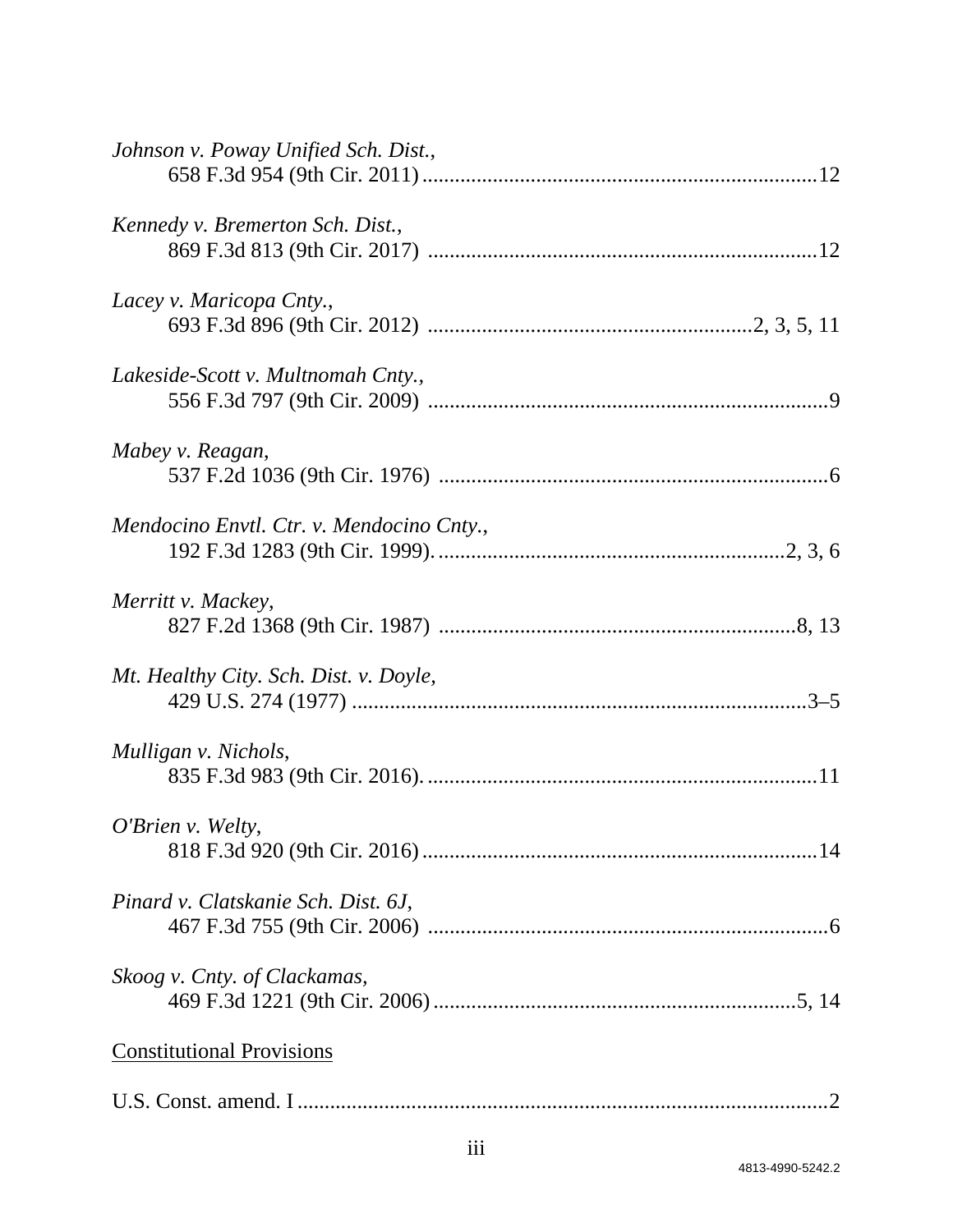### **CORPORATE DISCLOSURE STATEMENT**

Pursuant to Ninth Circuit Rule 26.1, *amicus curiae* American Civil Liberties Union of Oregon hereby states that no party to this brief is a publicly held corporation, issues stock, or has a parent corporation.

*Amicus* further states that *amicus* counsel authored this brief with only assistance from ACLU staff. No party or party's counsel authored this brief or contributed money to fund the preparation or submission of this brief. No one other than *amicus* contributed money to fund the preparation or submission of this brief.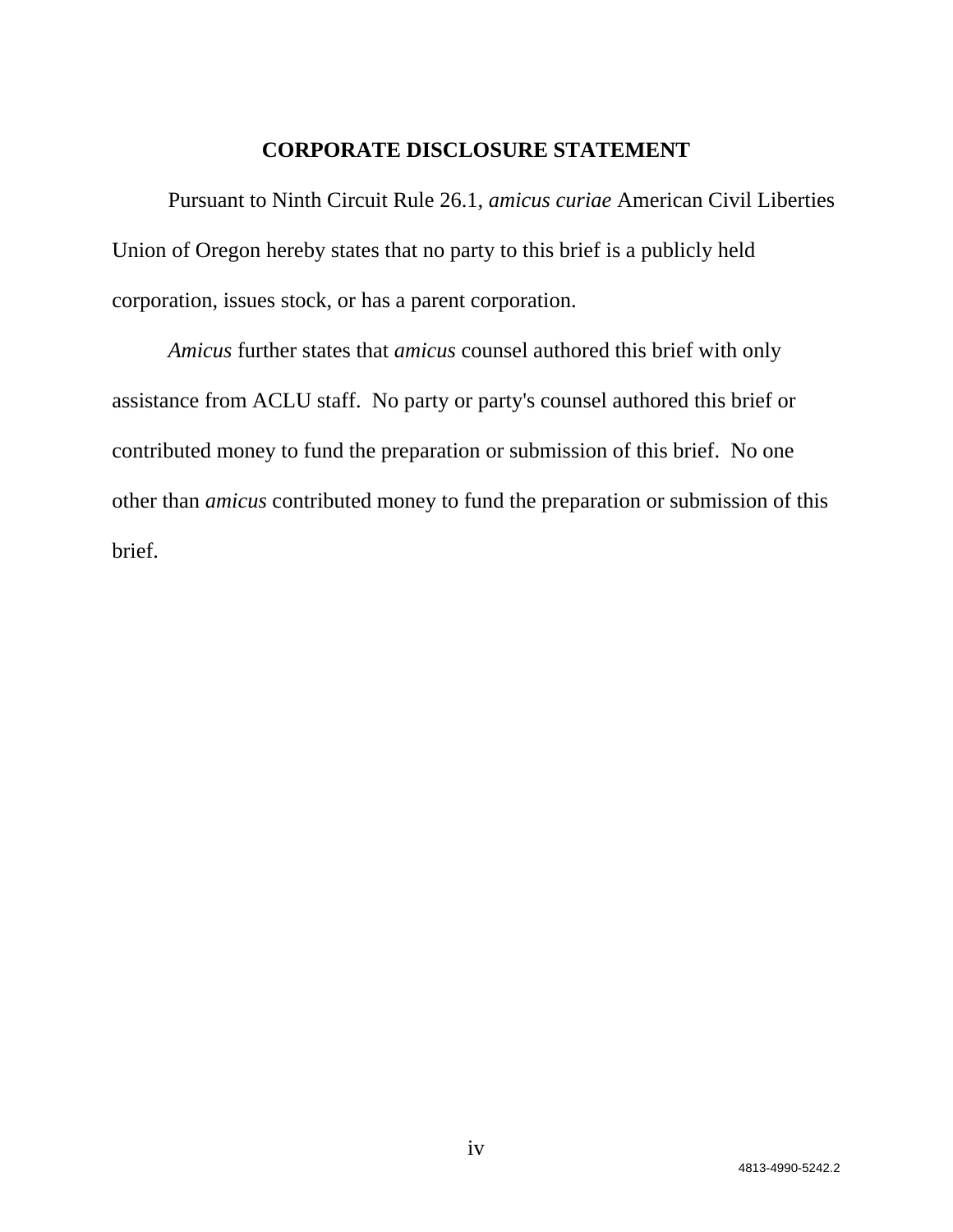#### **INTRODUCTION AND INTEREST OF AMICUS**

 The American Civil Liberties Union of Oregon ("ACLU") is a statewide non-partisan and non-profit organization with over 47,000 members, dedicated to preserving our nation's founding principles of civil rights and civil liberties, including those embodied in the U.S. Constitution. From its inception, the ACLU has been a strong supporter of freedom of the press and expression; it frequently appears before this Court as counsel for parties and as *amicus curiae.* 

This case goes to the heart of the First Amendment's protections for freedom of the press and freedom of expression. The public relies on journalists for information that enables public debate and public oversight. But when government officials wield their power to punish and deter criticism by journalists, they suppress both reporting and democratic discourse. In a free and open society, it is paramount that journalists be free to illuminate unconstitutional and abusive government conduct without fear of reprisal.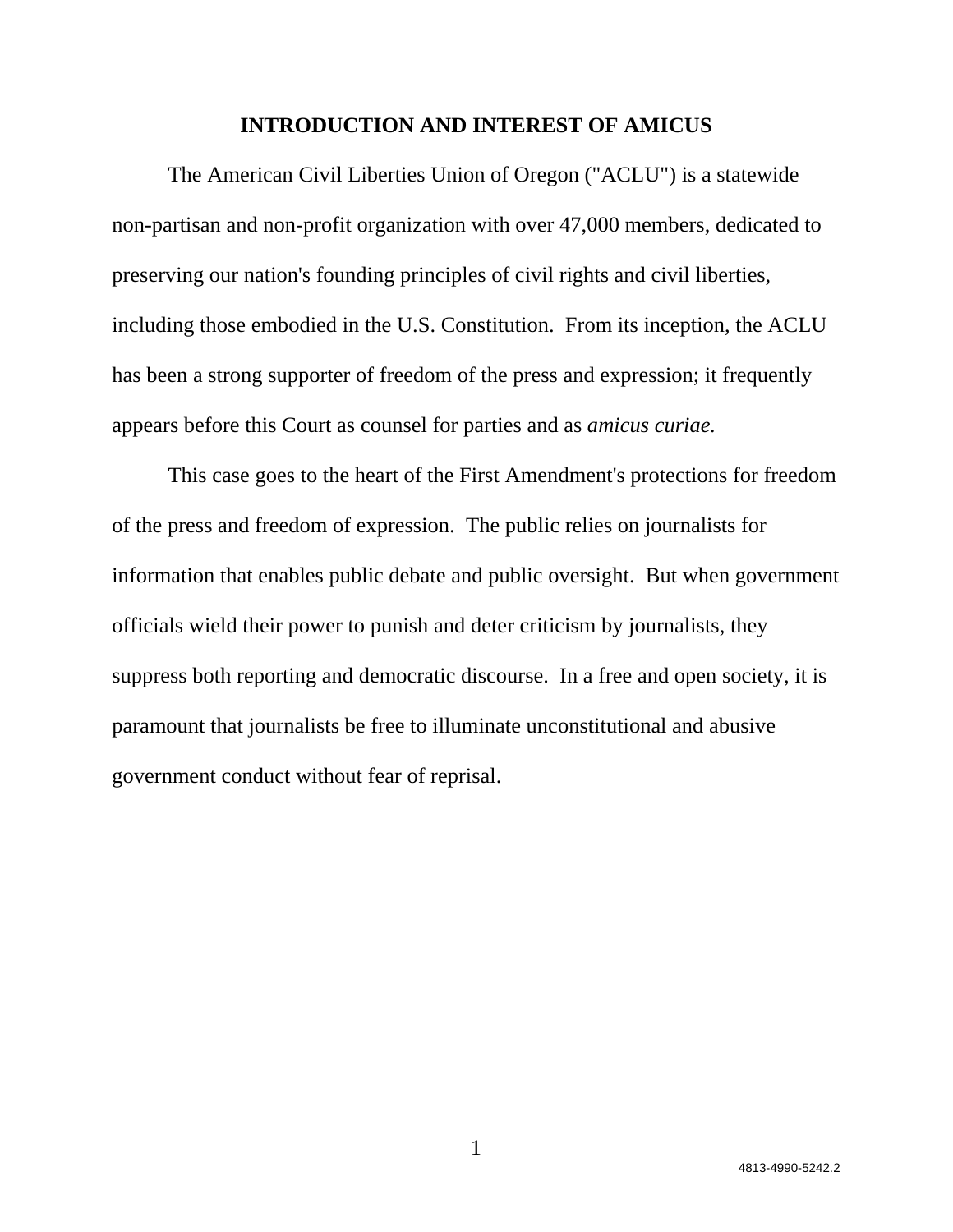#### **ARGUMENT**

The Court should affirm the district court's denial of summary judgment. The district court properly held that an official may not invoke qualified immunity when he maliciously uses his position and privileges to retaliate for constitutionally-protected speech. In this case, Addison presented evidence that would allow a reasonable factfinder to decide that Lohner used his position as chief of police in a small town to purposefully retaliate against a journalist for a critical editorial by instigating his termination from private employment. The district court used the right test, and came to the right conclusion: denial of summary judgment and a refusal to grant the official qualified immunity.

The First Amendment of the U.S. Constitution prohibits the government from "abridging the freedom of speech, or of the press . . . ." U.S. Const. amend. I. It therefore "forbids government officials from retaliating against individuals for speaking out." *Blair v. Bethel Sch. Dist.*, 608 F.3d 540, 543 (9th Cir. 2010) (citations omitted). A government official unquestionably violates the First Amendment when he maliciously and intentionally sets out to deter and punish the publication of speech he finds objectionable, and his conduct objectively has such a punitive effect.<sup>1</sup> See Lacey v. Maricopa Cnty., 693 F.3d 896, 916-17 (9th Cir. 2012) (citing *Mendocino Envtl. Ctr. v. Mendocino Cnty.*, 192 F.3d 1283, 1300 (9th

<sup>&</sup>lt;sup>1</sup> This brief uses the male pronoun because the defendant, Wyn Lohner, is male.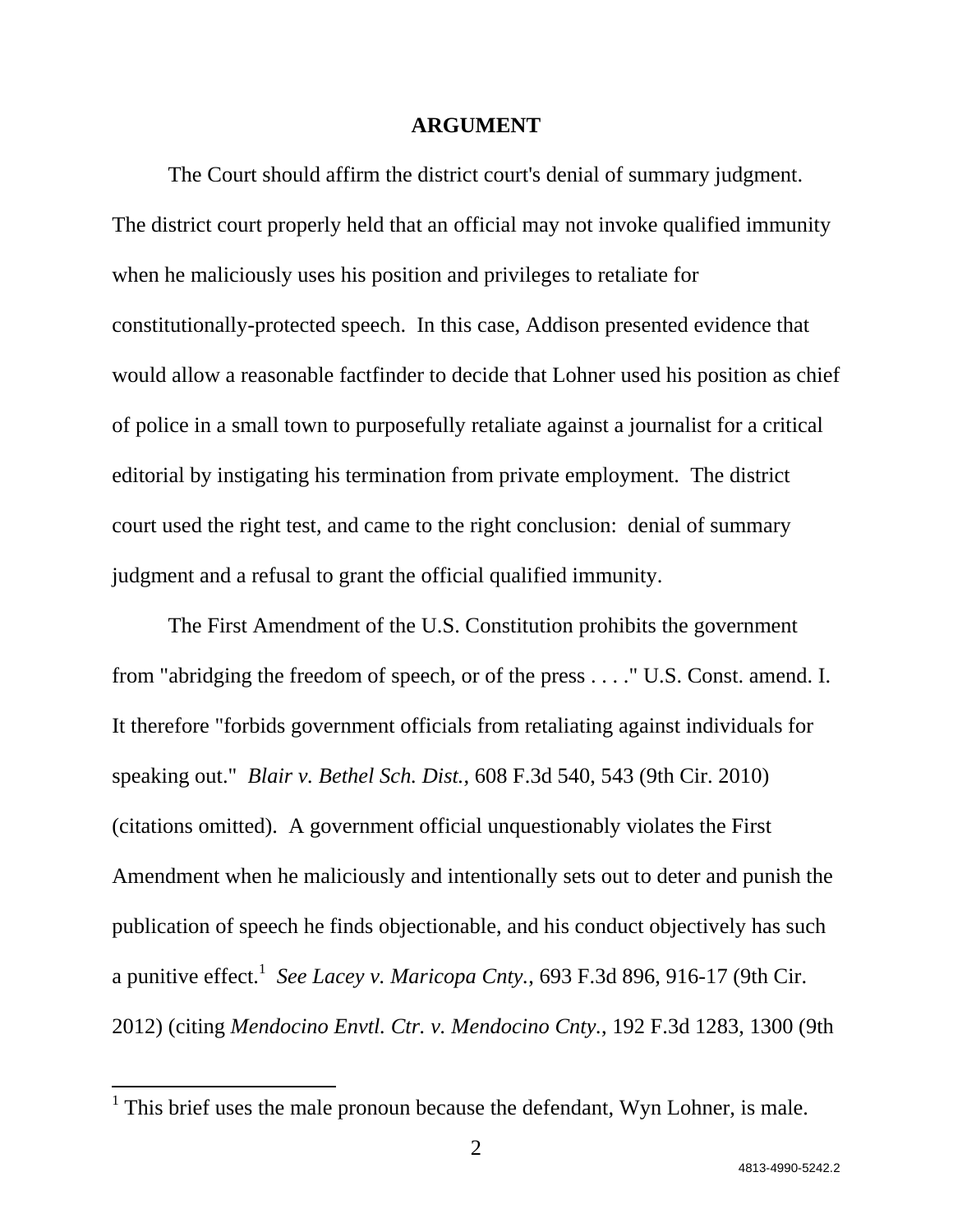Cir. 1999)); *Bantam Books, Inc. v. Sullivan*, 372 U.S. 58, 58 n.6, 66-68 (1963) (holding a government official violates the First Amendment by using his official position to coerce a private party into denying another's rights). Otherwise permissible government conduct may be unconstitutional when a retaliatory purpose was a "substantial or motivating factor" driving it. *See Mt. Healthy City. Sch. Dist. v. Doyle,* 429 U.S. 274, 283-84 (1977); *Lacey*, 693 F.3d at 916-17 (citing *Mendocino*, 192 F.3d at 1300).

An official may not avoid First Amendment scrutiny by devising indirect ways to inflict the constitutional injury. *See Bantam*, 372 U.S. at 68, 58 n.6. Nor can he conveniently invoke a general interest in "community safety" or his own "free speech" to immunize his conduct. *See Bruce v. Ylst*, 351 F.3d 1283, 1289 (9th Cir. 2003); *Garcetti v. Ceballos*, 547 U.S. 410, 421 (2006). Rather, the official is liable so long as he successfully set the harm into motion and he reasonably should have known it would occur. *See Johnson v. Duffy*, 588 F.2d 740, 743-44 (9th Cir. 1978) (citations omitted).

In this case, Addison wrote an editorial criticizing police conduct. Addison presented evidence that Lohner, the chief of police, wielded his position to maliciously and intentionally punish Addison for the editorial. That evidence included (1) Lohner's open, adamant, and ongoing opposition to the editorial, and (2) Lohner's differential and extreme treatment of Addison after Addison published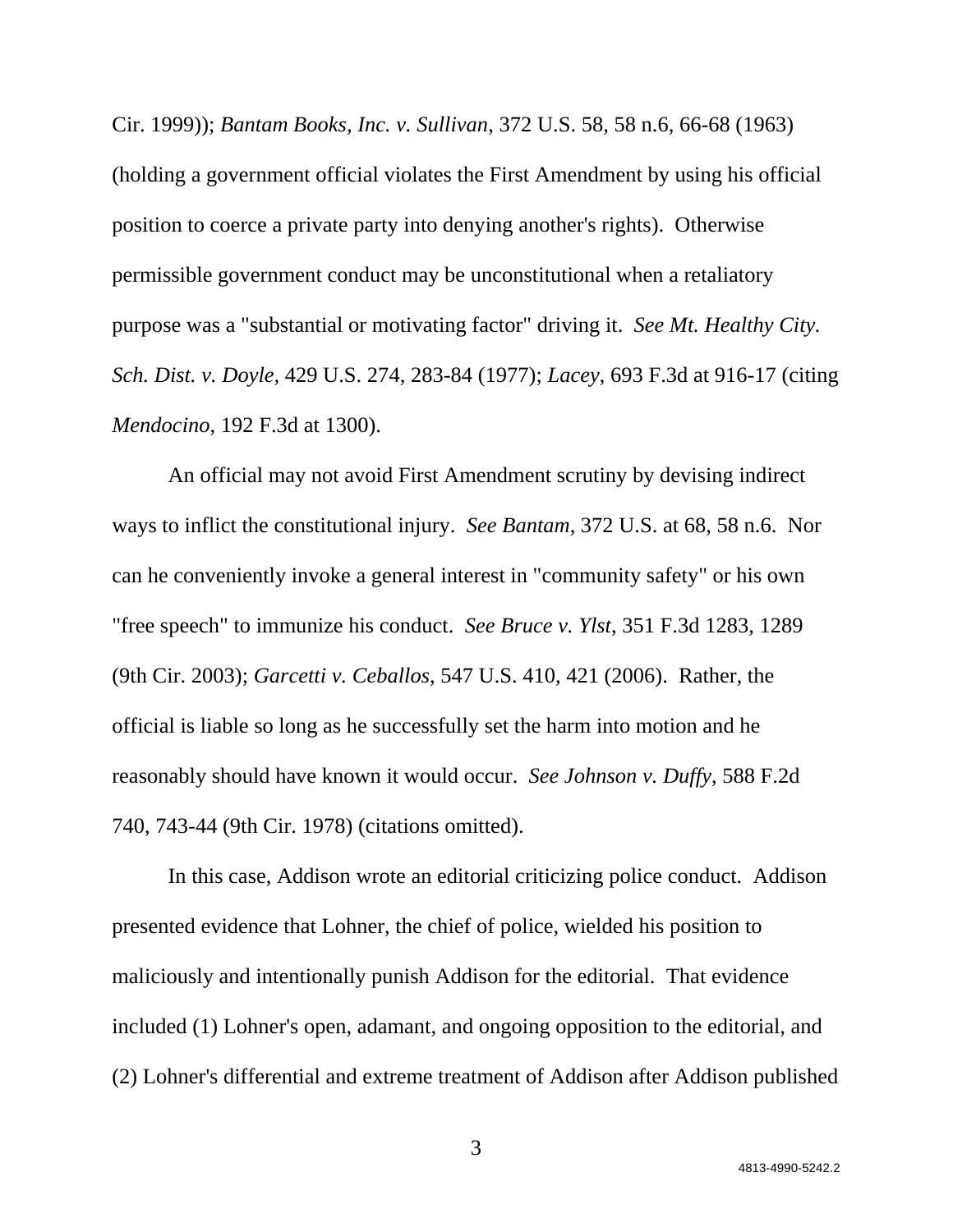the editorial. For example, Addison was subjected to frequent and frivolous traffic stops by Lohner's subordinates, Lohner fabricated an official rap sheet suggesting Addison was a physical threat, and Lohner reached out to Addison's employers to discuss and share the false records he created. *See infra* Part IV. Addison lost his job because of Lohner's actions.

The district court was well within the weight of clearly established authority when it decided to deny Lohner's motion for summary judgment. An official plainly engages in First Amendment retaliation when he punishes his critic by fabricating an official report and supplying it to the critic's private employer, causing the critic to lose his job.

The ACLU respectfully urges the Court to affirm.

### **I. Constitutional liability attaches when an official maliciously uses his position and privileges to cause a constitutional harm.**

A government official unmistakably violates the First Amendment when he intentionally acts to punish the publication of protected speech and his acts have the effect of doing so. *Bantam*, 372 U.S. at 66–67 (government commission that "deliberately set about to achieve the suppression of publications" and whose actions had the effect of intimidating book and magazine distributors from ordering or selling publications violated the First Amendment). An official motivated by retaliatory animus can be liable even when he proffers legitimate justifications. *See Mt. Healthy,* 429 U.S. at 283–84. Similarly, an official whose conduct causes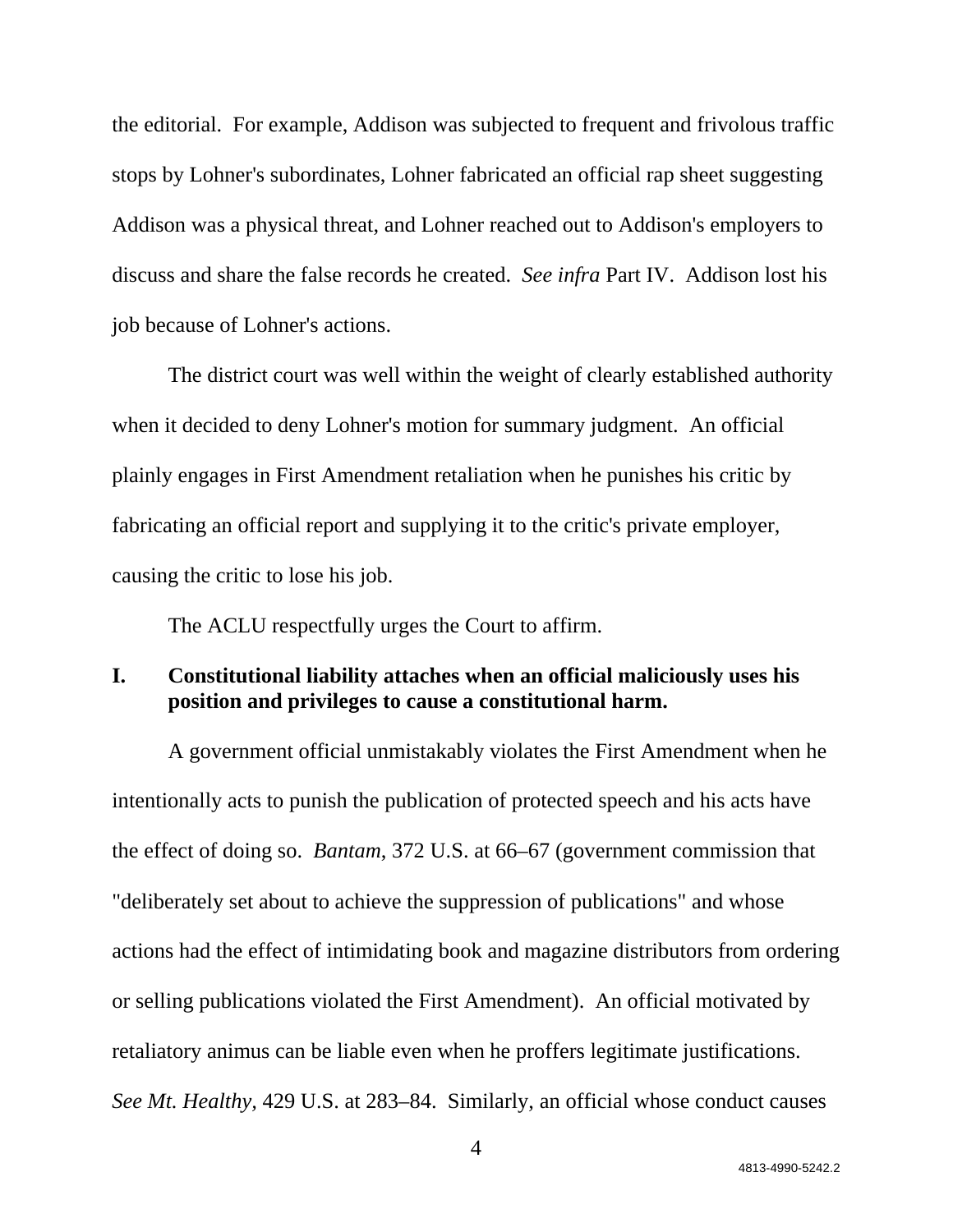the constitutional injury can be liable even when he accomplishes it through a private third party or informal means. *See Bantam*, 372 U.S. at 67–69, 58 n.6.

### **A. Otherwise permissible government conduct is unconstitutional when motivated by a malicious and retaliatory purpose.**

Otherwise justifiable official actions are nevertheless unlawful if they are tainted by an invalid motive. An official engages in retaliation when a citizen's protected speech is a "substantial or motivating factor" that motivates the adverse action. *Lacey*, 693 F.3d at 916 (citations omitted). Otherwise permissible government conduct may be unconstitutional when motivated by a retaliatory purpose. *See Mt. Healthy*, 429 U.S. at 283–84 (holding a teacher who lacked tenure and "could have been discharged for no reason whatever" could still bring a retaliation action when the discharge was retaliatory). Even if the official has a legitimate interest, he may not use it "as a cover or a ruse to silence and punish" First Amendment activity. *Bruce*, 351 F.3d at 1289.

This rule plainly applies to police acting in the course of their official duties. For instance, an arrest is unconstitutional if the officer was motivated by retaliatory animus – even if the officer had probable cause. *Ford v. City of Yakima*, 706 F.3d 1188, 1194 n.2 (9th Cir. 2013); *see also Skoog v. Cnty. of Clackamas,* 469 F.3d 1221, 1235 (9th Cir. 2006) (holding probable cause does not preclude a retaliation claim).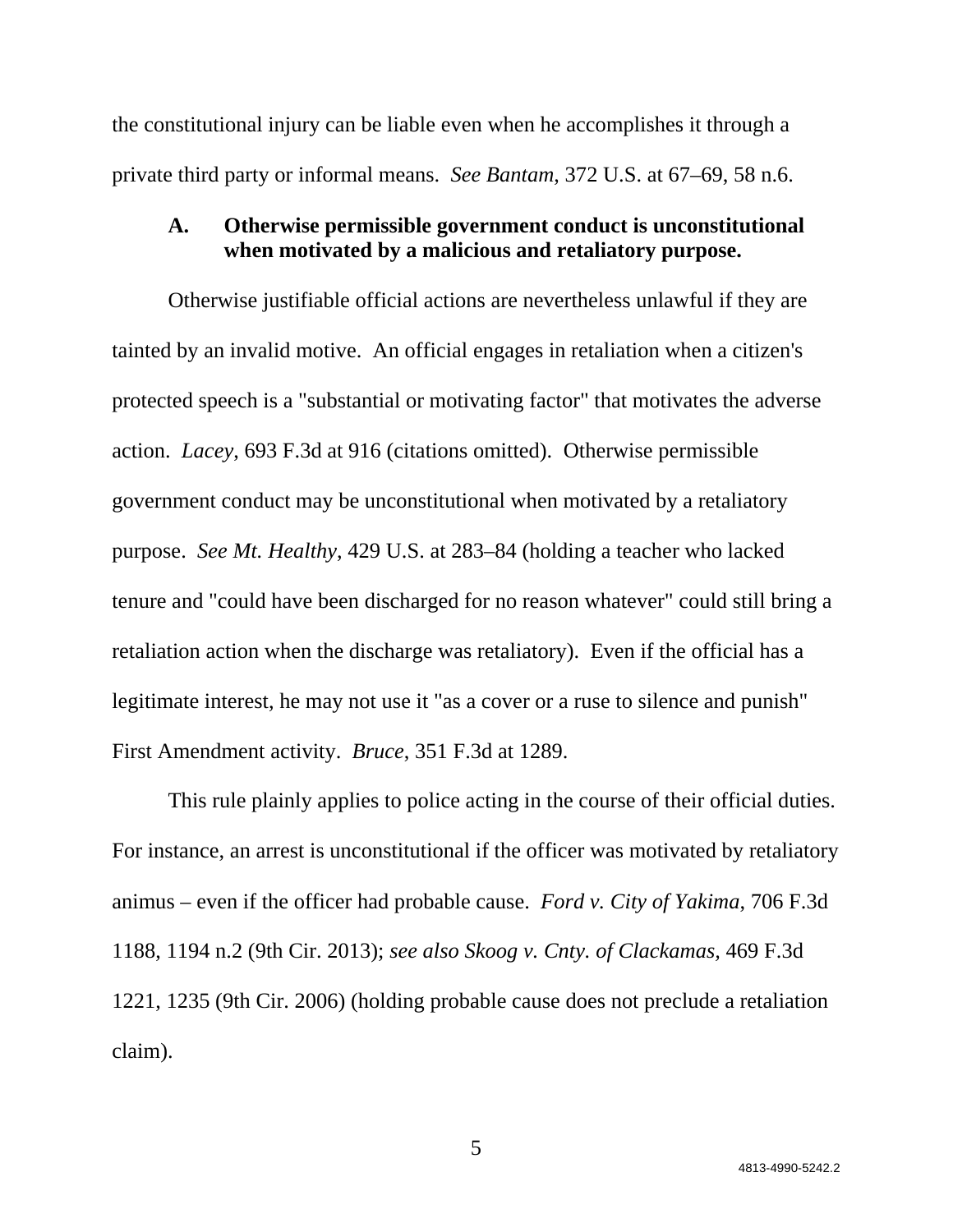Thus, "the possibility that other inferences could be drawn that would provide an alternate explanation for the appellants' actions does not entitle them to summary judgment." *Mendocino*, 192 F.3d at 1303. Rather, to escape liability, officials "must show more than that they *could* have punished the plaintiffs in the absence of the protected speech; instead, the burden is on the defendants to show through evidence that they *would* have punished the plaintiffs under those circumstances." *Pinard v. Clatskanie Sch. Dist. 6J*, 467 F.3d 755, 770 (9th Cir.  $2006$ ) (citations and internal quotations omitted).<sup>2</sup>

In short, intentions matter when it comes to analyzing First Amendment retaliation claims. *See Mabey v. Reagan*, 537 F.2d 1036, 1045 (9th Cir. 1976) ("Although motivational analyses can be slippery, the only way to erect adequate barriers around First Amendment freedoms is for the trier of the fact to delve into the motives of the [person taking the action]."). The public properly relies on government officials to use their discretion within constitutional bounds. Those limits properly prohibit any actions motivated by the desire to quell constitutionally protected speech.

Here, a reasonable jury could have easily concluded that Lohner acted intentionally for the purpose of punishing Addison for his constitutionally

 $2$  This burden-shifting standard has most often been applied to cases of adverse employment actions but, as the *Pinard* Court illustrates, it can apply to nonemployment contexts.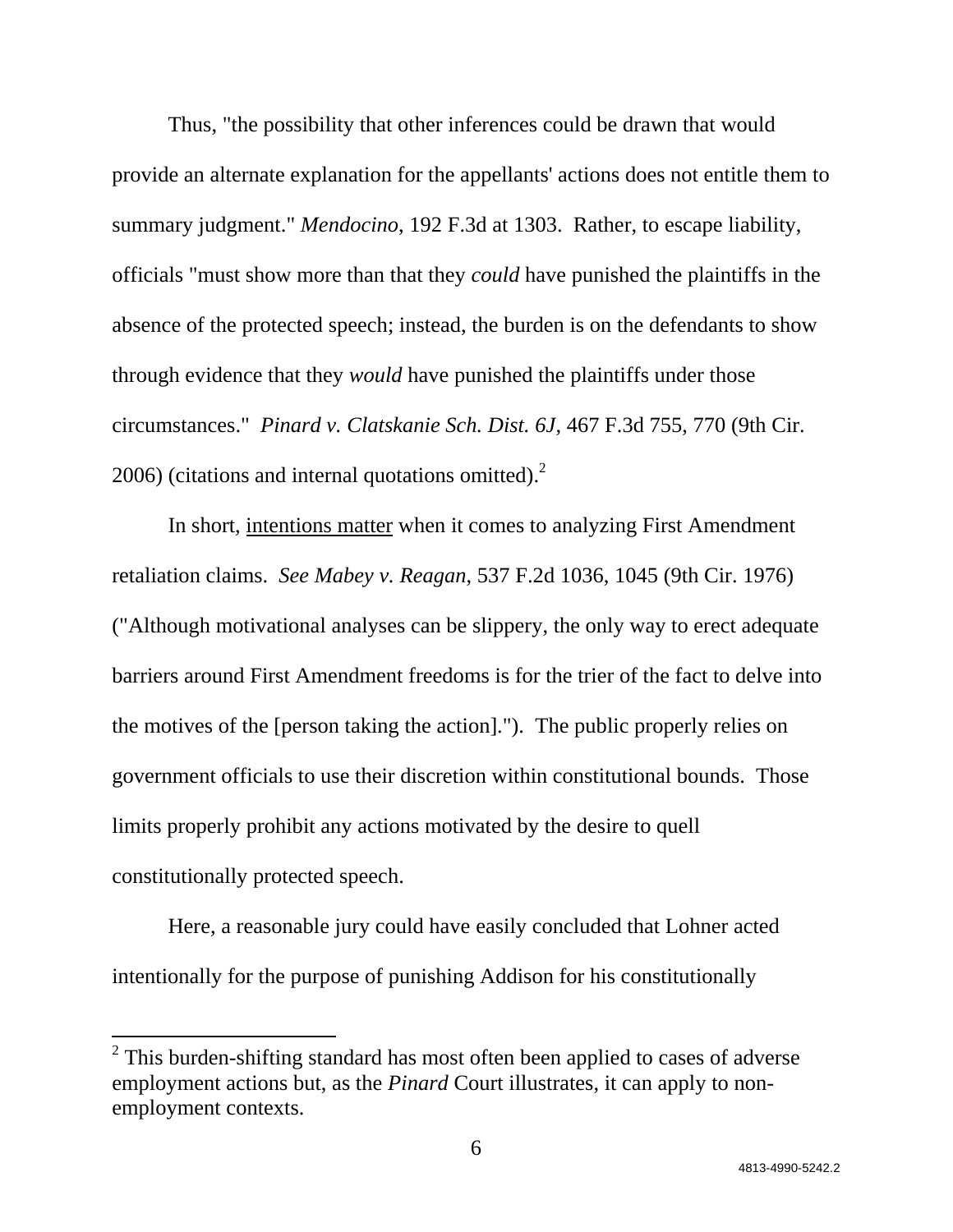protected editorial and discouraging him from writing further. The district court properly preserved this inquiry for the jury by denying appellant's motion for summary judgment.

# **B. An official is liable when he uses his position of authority to cause a private third party to inflict a constitutional injury.**

A government official cannot take retaliatory actions that punish speech. This prohibition includes employing informal or unofficial mechanisms, as well as using his position of authority to influence private parties into doing the dirty work of inflicting a constitutional injury indirectly. An official violates the First Amendment when he uses official authority to frighten a private third party into harming a constitutionally protected speaker – regardless of whether the official inflicts the harm personally and directly. *See Bantam*, 372 U.S. at 68, 58 n.6; *Gilbrook v. City of Westminster,* 177 F.3d 839, 854–55 (9th Cir. 1999). Informal, unofficial acts can chill and curtail speech; these are unconstitutional regardless of whether the official had the power to apply formal legal sanctions. *See Bantam*, 372 U.S. at 68, 58, 58 n6.

An official is liable when his actions foreseeably set a retaliatory harm into motion. "Personal participation is not the only predicate for section 1983 liability." *Johnson*, 588 F.2d at 743. Rather, "[a]nyone who 'causes' any citizen to be subjected to a constitutional deprivation is also liable." *Id.* A government actor violates the Constitution when he "set[s] in motion a series of acts by others which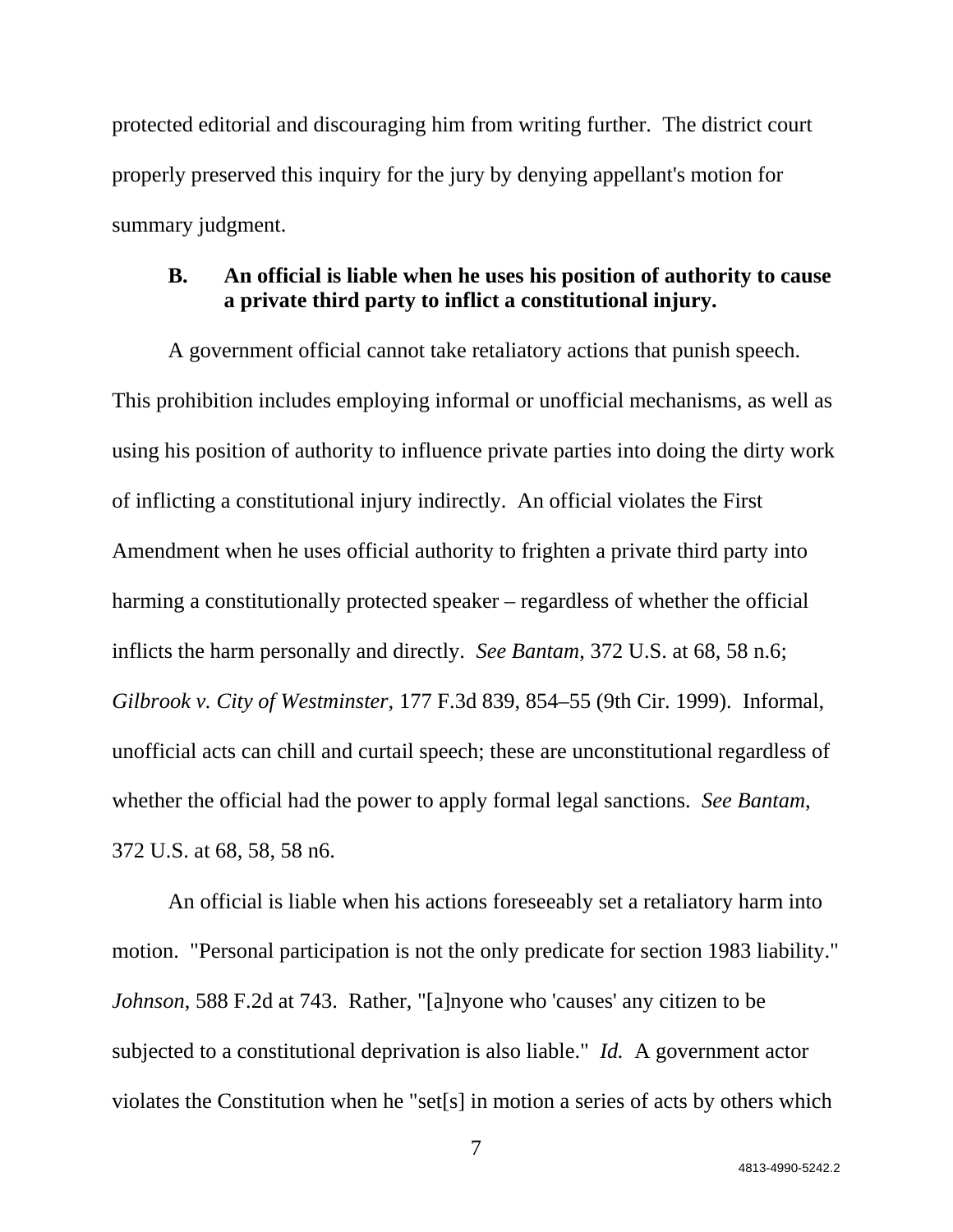the actor knows or reasonably should know would cause others to inflict the constitutional injury." *Johnson*, 588 F.2d at 743-44 (citations omitted).

The official may be liable even if a private person commits the final act of injury. A government official can be liable when he uses his authority to set a constitutional injury in motion by coercing a *private* actor into inflicting it. *Bantam*, 372 U.S. at 58 n.6. For instance, in *Bantam*, the Supreme Court held the plaintiffs suffered a cognizable constitutional injury when private booksellers and distributors decided to stop ordering and selling their publications due to government intimidation. *Id.* This principle applies with equal force to private employment actions.<sup>3</sup> Merritt v. Mackey, 827 F.2d 1368, 1371-72 (9th Cir. 1987) (government officials who "intentionally coerced" a private nonprofit corporation into firing a drug and alcohol counselor supervisor could be held liable under Section 1983 and were not entitled to qualified immunity); *see DiMartini v. Ferrin*, 889 F.2d 922, 928-29 (9th Cir. 1989), *amended by* 906 F.2d 465 (9th Cir. 1990) (agent who allegedly instigated a private employee's discharge not entitled to qualified immunity). An official cannot circumvent the Constitution by simply instigating the injury through a private intermediary.

 $3$  This issue generally arises in the context of due process claims because of the connection between employment and constitutionally protected property interests. For the purposes of this discussion, these cases illustrate *public* officials can be liable for *private* employment decisions.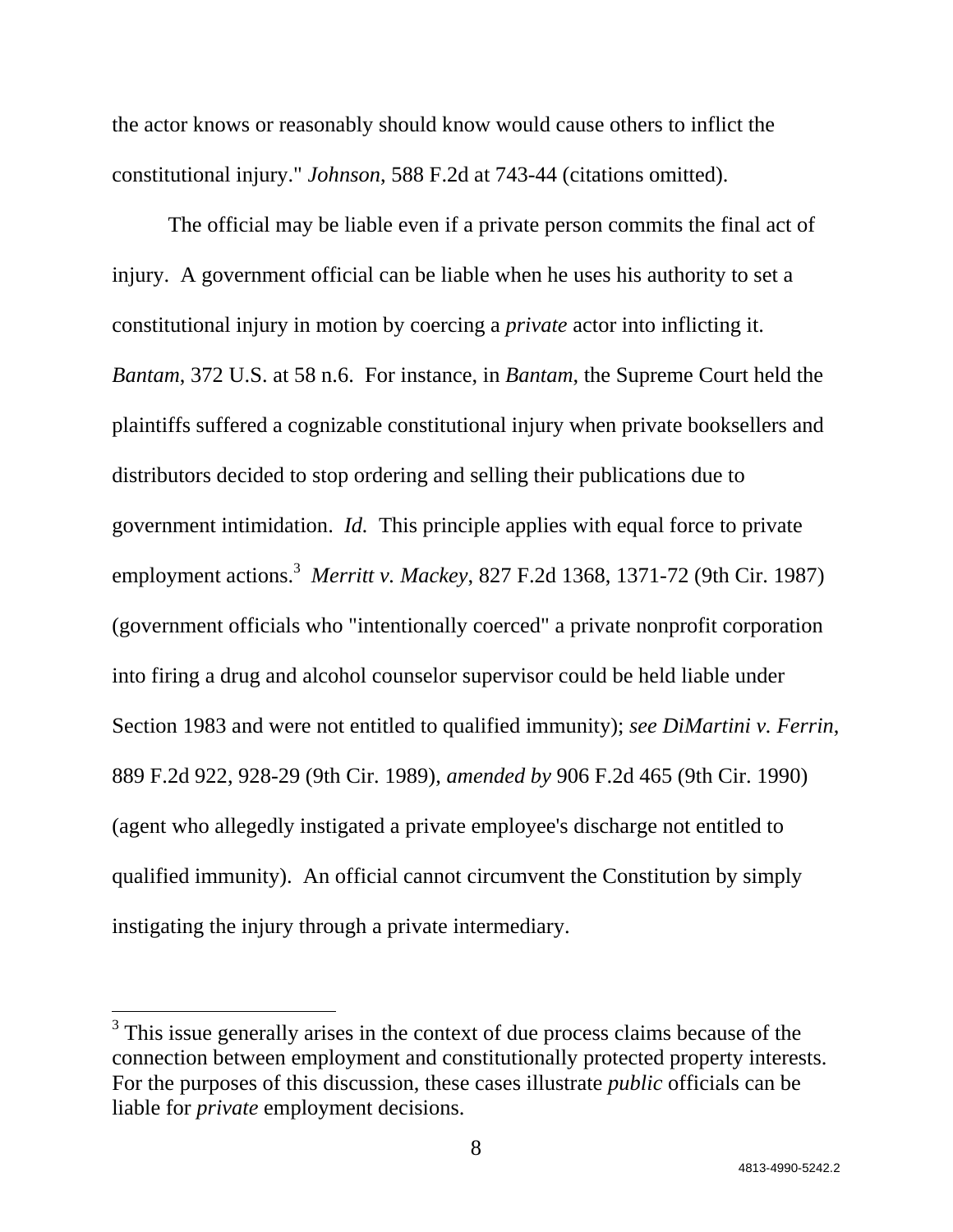Similarly, an official cannot evade liability by employing informal means to retaliate. In fact, an official need not even have power to exact formal legal punishment in order to "directly and designedly" curtail speech. *Bantam*, 372 U.S. at 68. In *Bantam,* the Supreme Court held that the government commission who "simply exhorts booksellers and advises them of their rights" had the effect of intimidating them into refusing to buy or sell publications, thereby violating the Constitution. *Id.* at 68-69. It regarded the commission's notices as "thinly veiled threats . . . serv[ing] as instruments of regulation," even though they were unenforceable and booksellers and distributors were free to ignore them. *Id.* at 69. The Court noted that it must "look through forms to the substance[,]" recognizing that informal measures – including various "means of coercion, persuasion, and intimidation" – may inhibit and punish speech. *Id.* at 67.

Loss of employment is a cognizable injury in this context. An official who lacks authority to make a final employment decision can nonetheless be liable for retaliation when his "improper motive sets in motion the events that lead to termination that would not otherwise occur." *Gilbrook,* 177 F.3d at 854–55 (citation and emphasis omitted). Liability for retaliation extends to adverse employment actions, *see Coszalter*, 320 F.3d 968, 975–76 (9th Cir. 2003), and "termination plainly qualifies as an adverse employment action." *Lakeside-Scott v. Multnomah Cnty.,* 556 F.3d 797, 803 (9th Cir. 2009) (citations omitted). The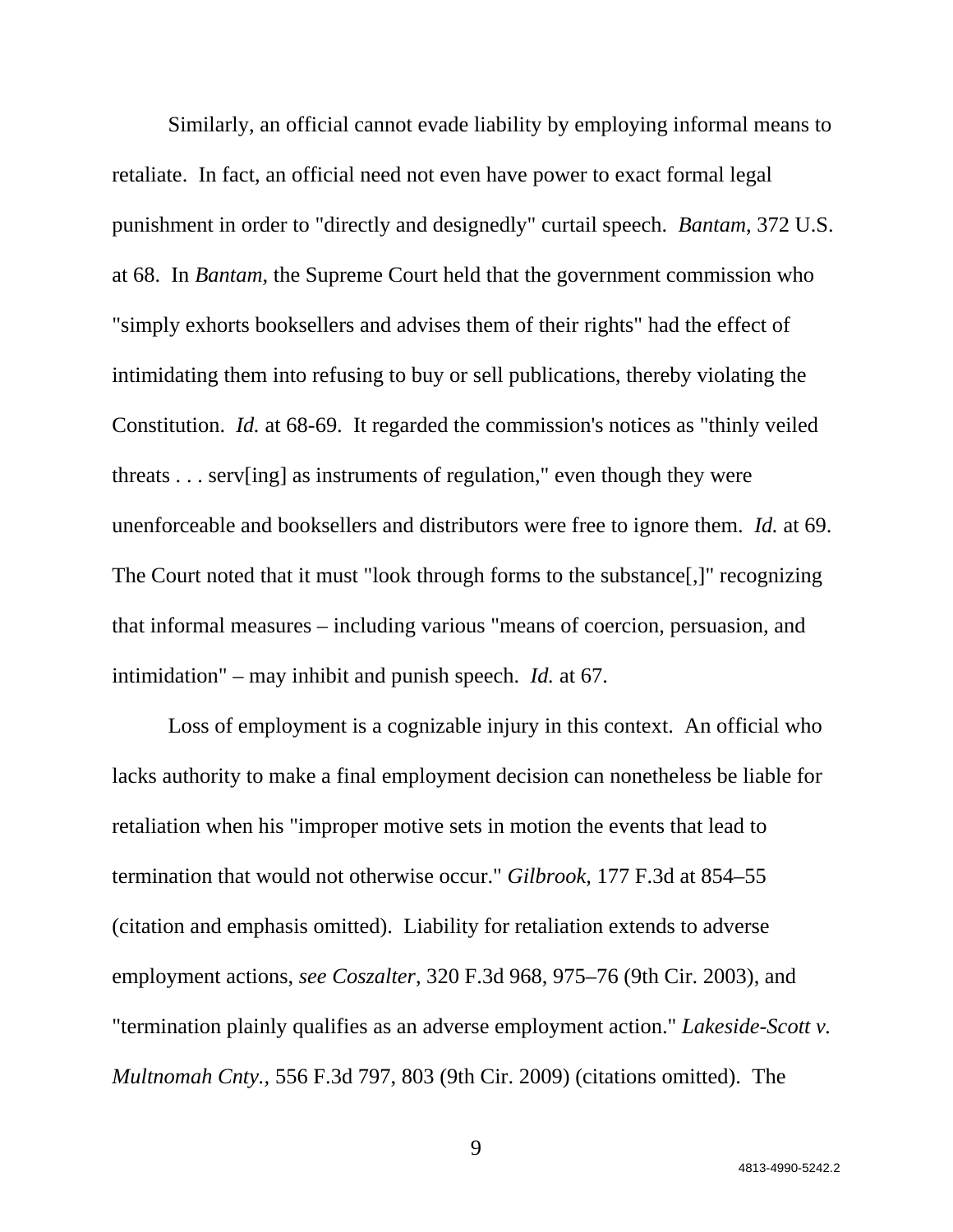question is whether the supervisor "would have considered a dismissal but for the [official's] retaliatory conduct." *Gilbrook,* 177 F.3d at 855. If the official's retaliatory conduct caused the dismissal, and the dismissal was a reasonably foreseeable consequence of the official's conduct, then the dismissal can be imputed to the official. *See Gini v. Las Vegas Metro. Police Dep't*, 40 F.3d 1041, 1044–45 (9th Cir. 1994).

"[I]t is not necessary that the plaintiff demonstrate the loss of a valuable governmental benefit or privilege" in order to make out a claim of retaliation. *Coszalter*, 320 F.3d at 975–76. There is not "an exclusive, category-based limitation on the kind of retaliatory action that is actionable under the First Amendment," and therefore, a variety of harms, including private employment decisions, can underlie an adverse action for a retaliation claim. *Id.*; *see also Fritz v. Charter Twp. Of Comstock*, 592 F.3d 718, 728 (6th Cir. 2010) (official's statements to employer suggesting retention of employee may harm business sufficiently rose to a "a threat to take action tangibly affecting employment status" and supported plaintiff's theory the statements were designed to threaten her economic livelihood). An official can retaliate through means other than denial of a government benefit or privilege.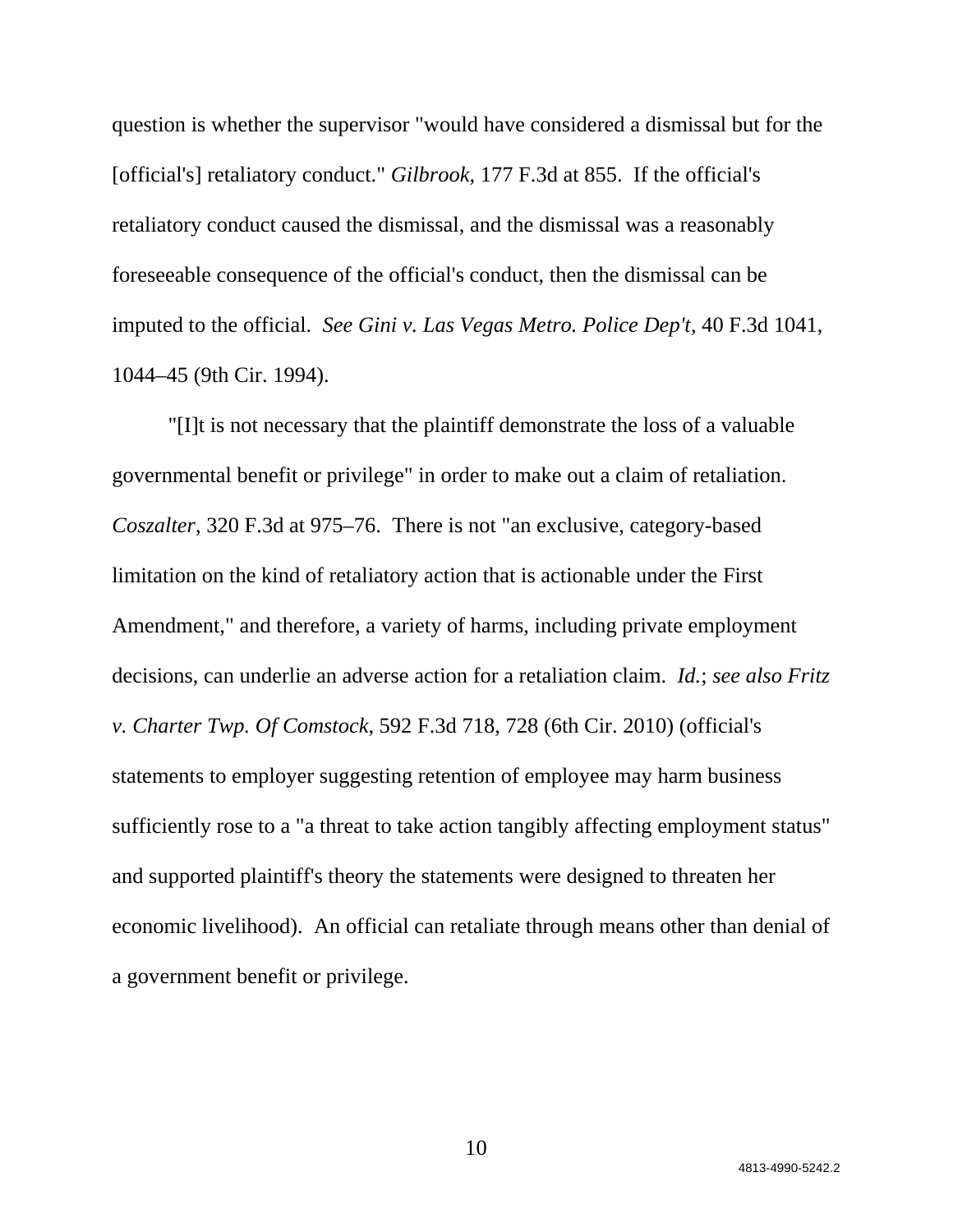**II. An official cannot take refuge in the First Amendment when he is acting pursuant to official duties and privileges.** 

The First Amendment is not a refuge for government actors who use their positions to inflict constitutional harm. Of course government officials are permitted to respond to policy disagreements from community critics. *See, e.g.*, *Mulligan v. Nichols*, 835 F.3d 983, 986 (9th Cir. 2016). But what those officials cannot do, consistent with the Constitution, is use their official position to silence critics. Such silencing is not protected speech under the First Amendment. *See, e.g., Lacey*, 693 F.3d 922-23.

Government officials unquestionably retain the First Amendment right to speak as private citizens on matters of public concern. However, where those officials act pursuant to their official duties — such as creating, divulging, and disseminating police records on citizens, *see* ER 7–13 — those statements are not private speech, but government action that may give rise to a constitutional violation, *see Garcetti*, 547 U.S. at 421 ("[W]hen public employees make statements pursuant to their official duties, the employees are not speaking as citizens for First Amendment purposes, and the Constitution does not insulate their communications . . . ."); *Dahlia v. Rodriguez*, 735 F.3d 1060, 1075 (9th Cir. 2013) (citations omitted) (noting preparation of a routine report that is a part of normal department procedure is not protected under the First Amendment).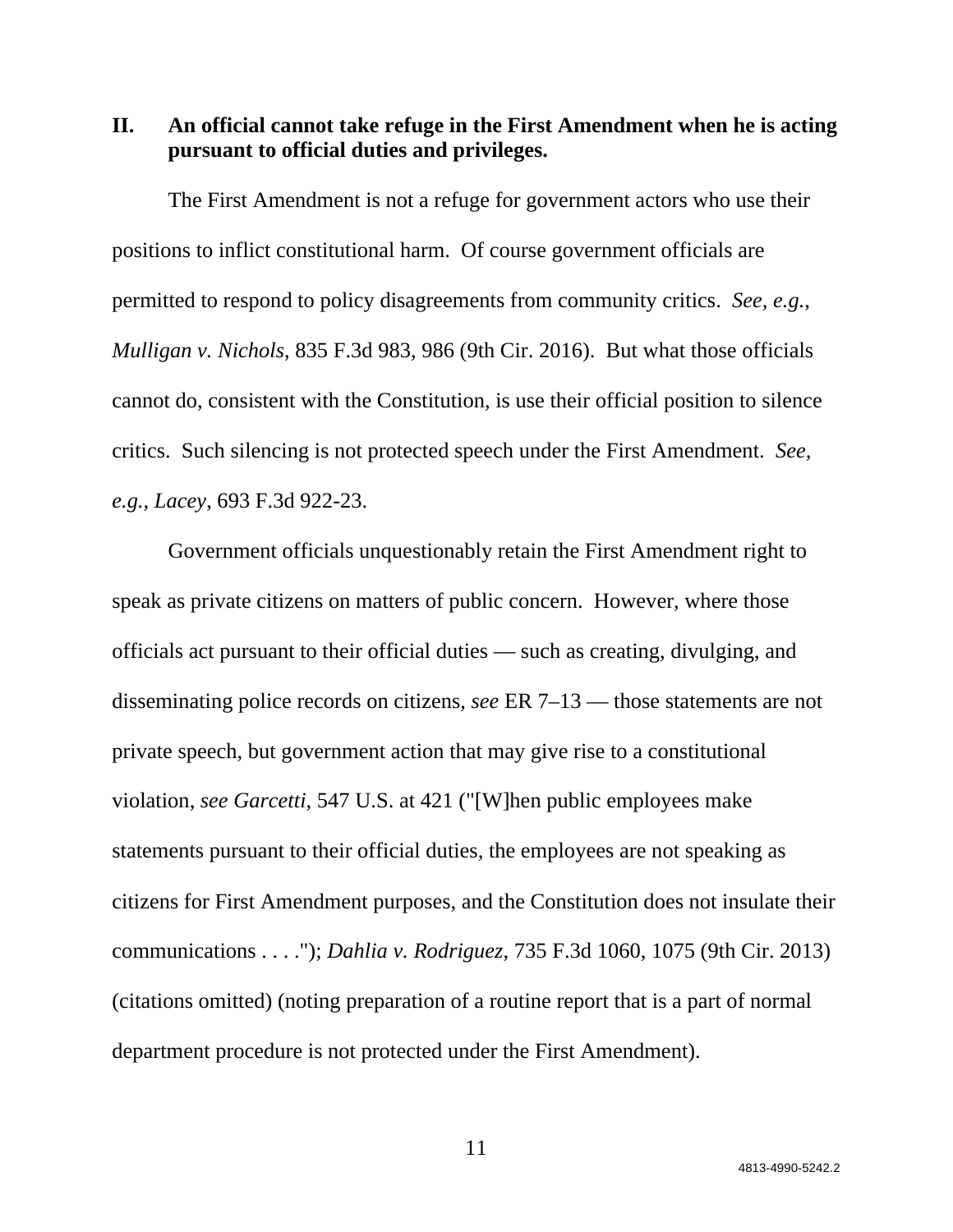Moreover, an individual speaks as a government official rather than a private citizen when his "speech owe[d] its existence to his position," and he did not speak "as a non-employee citizen could have." *Kennedy v. Bremerton Sch. Dist.*, 869 F.3d 813, 824 (9th Cir. 2017) (citing *Johnson v. Poway Unified Sch. Dist.*, 658 F.3d 954, 967 (9th Cir. 2011)) (school coach had access to venue and students by virtue of his position, he was acting in manner that could reasonably be viewed as official, and he was fulfilling his job duty to communicate demonstratively). In sum, officials cannot simultaneously exploit their government powers while also invoking their individual rights against government repression.

### **III. The district court was correct to deny qualified immunity because the law was clearly established when the events transpired.**

The district court relied on clearly established and widely recognized legal principles when it determined that Lohner did not have qualified immunity. An official is not entitled to qualified immunity for his constitutional violation if the plaintiff's right was clearly established when the conduct occurred. *Ford*, 706 F.3d at 1195. While the right "must be defined with enough specificity to put a reasonable officer on notice that his conduct is unlawful," it "can be clearly established despite a lack of factually analogous preexisting case law, and officers can be on notice that their conduct is unlawful even in novel factual circumstances." *Id.* (citations omitted). "The relevant inquiry is whether, at the time of the officers' action, the state of the law gave the officers fair warning that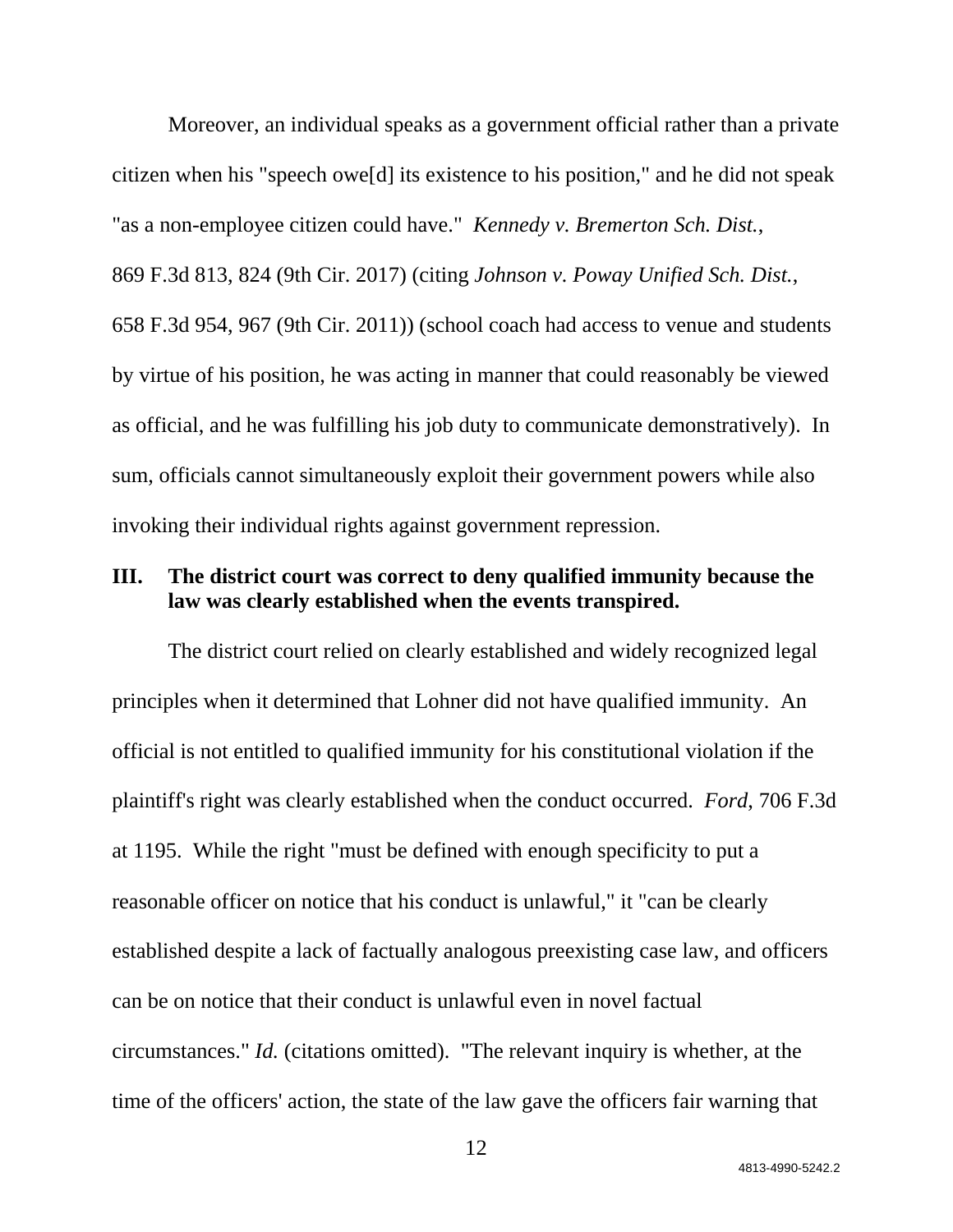their conduct was unconstitutional." *Id.* (citation omitted).

The rights discussed in the district court's order and this brief were clearly established at the time the events of this case transpired. For fifty-five years, the Supreme Court has recognized that an official violates the First Amendment when he deliberately sets out to curtail speech and his conduct has the effect of doing so. *Bantam*, 372 U.S. at 66–67.

The case law is unambiguous that

- An official who uses his guise of authority to frighten a third party into taking an adverse action must answer to the First Amendment; and he can not circumvent its protections by instigating the injury through a private intermediary. *Id.* at 67, 58, 58 n6; *Gilbrook*, 177 F.3d at 854–55.
- An official is liable if he "set[] in motion a series of acts by others which the actor knows or reasonably should know would cause others to inflict the constitutional injury." *Johnson*, 588 F.2d at 743–44 (citations omitted).
- An official is responsible for causing injuries including private employment actions – that would otherwise not have occurred. *Gilbrook,* 177 F.3d at 854–55; *Merritt*, 827 F.2d at 1371; *DiMartini*, 889 F.2d at 928–29.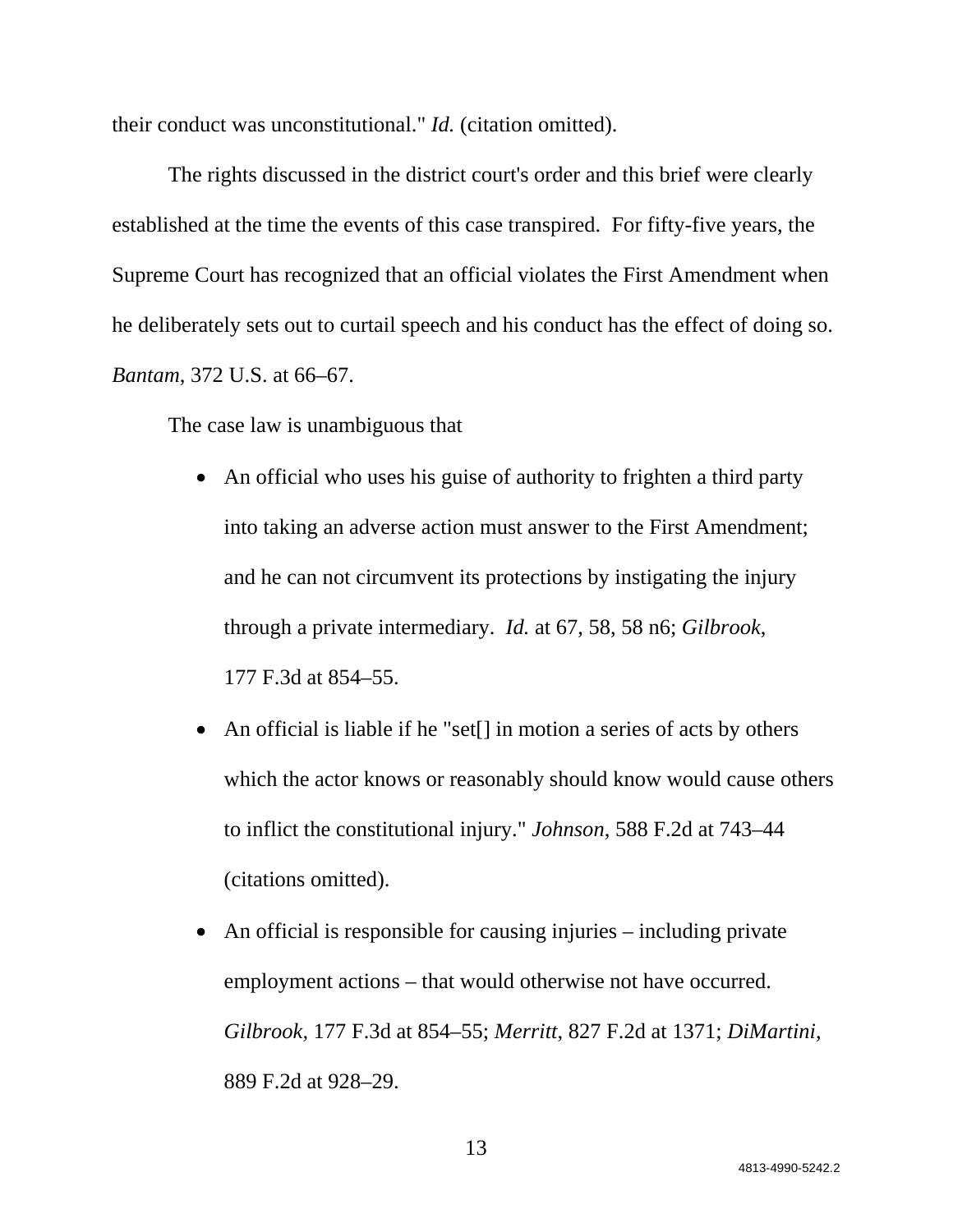- An official who retaliates against protected speech through informal means violates the First Amendment, regardless of whether he had the authority to apply formal legal sanctions. *Bantam*, 372 U.S. at 67.
- The test for retaliation is whether the conduct would chill an ordinary person from future speech, and that adverse employment actions qualify. *Coszalter*, 320 F.3d at 975–76; *Gilbrook,* 177 F.3d at 854– 55. It is unlawful for police to use their authority to retaliate for protected expression. *Ford*, 706 F.3d at 1195–96 (citation omitted).
- "[T]here is a right to be free from retaliation even if a non-retaliation justification exists for the defendants' action." *O'Brien v. Welty*, 818 F.3d 920, 936 (9th Cir. 2016) (citing *Skoog*, 469 F.3d at 1235); *see also Ford*, 706 F.3d at 1195–96.
- Police cannot immunize their unconstitutional conduct by simply calling it "speech." "[W]hen public employees make statements pursuant to their official duties, the employees are not speaking as citizens for First Amendment purposes, and the Constitution does not insulate their communications . . . ." *Garcetti*, 547 U.S. at 421.

In short, the legal precedents articulating Addison's rights were clearly established at the time the events transpired. Lohner should have known his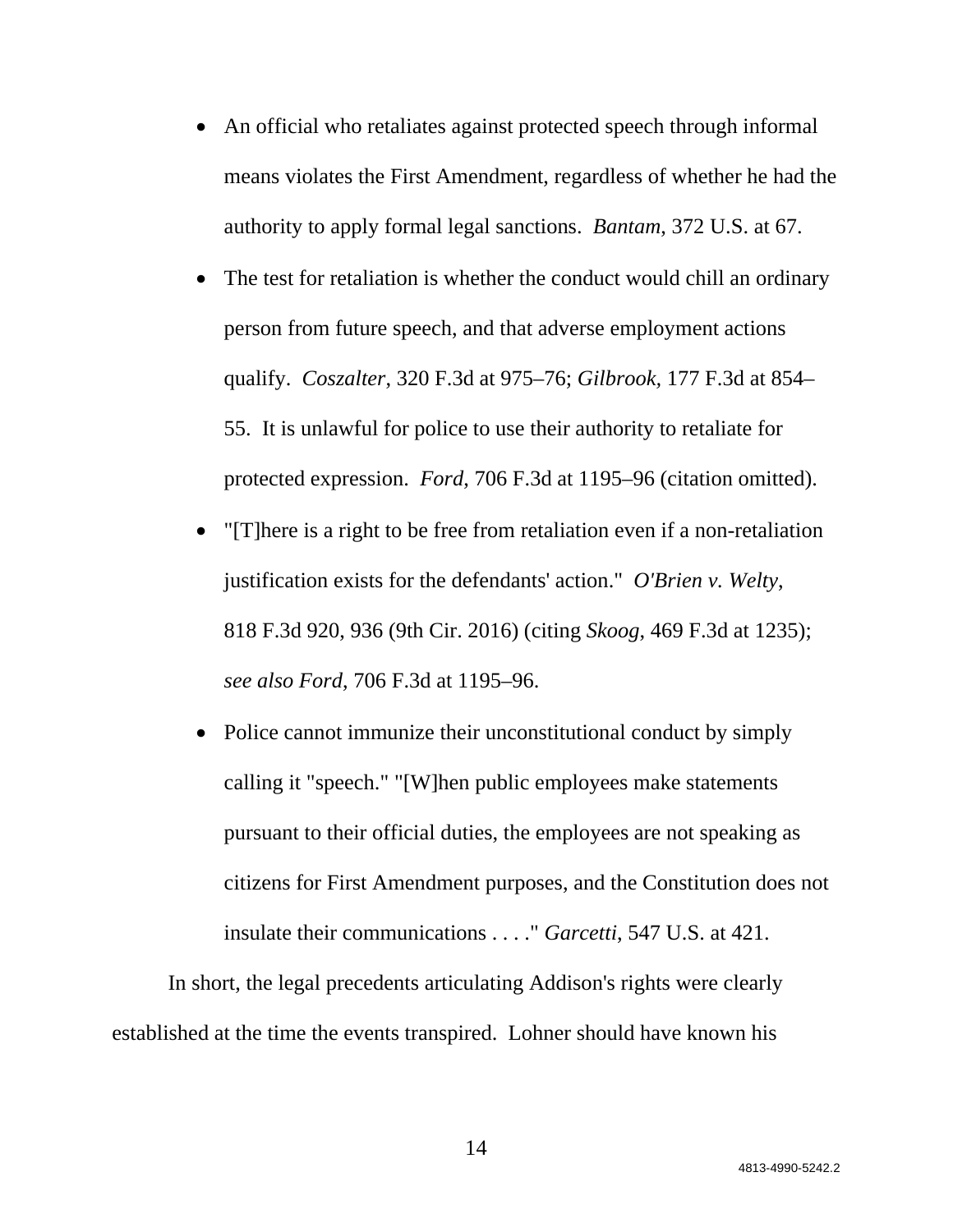actions were wrong. Thus, the district court correctly denied him the protection of qualified immunity.

# **IV. The district correctly decided summary judgment would be improper in the case at hand.**

The evidence in the record was more than sufficient to allow a factfinder to conclude that Lohner violated the First Amendment. The district court did not err in denying summary judgment on the merits.

The evidence strongly indicated that Lohner acted purposefully and maliciously to punish Addison's speech, and that his desire to punish drove his conduct. Lohner openly and adamantly opposed Addison's editorial. ER 6, 18. And following its publication, he subjected Addison to differential and extreme treatment. Addison had very little contact with law enforcement before the critical editorial, but after the editorial, he had frequent and numerous encounters, without apparent cause. ER 7–8. Lohner's conduct towards Addison was extraordinary. Lohner told dispatch to "flag" Addison, signifying a potential physical threat, even though people with violent backgrounds rarely received such designations. ER 7, 19. Lohner took it upon himself to contact two employers to tell them Addison posed a threat to public safety, something he had done rarely and in entirely different situations. ER 13. Finally, Addison's employer obtained a file of information about Addison under very odd circumstances, seemingly from the police department rather than the records custodian. ER 11–13. The file did not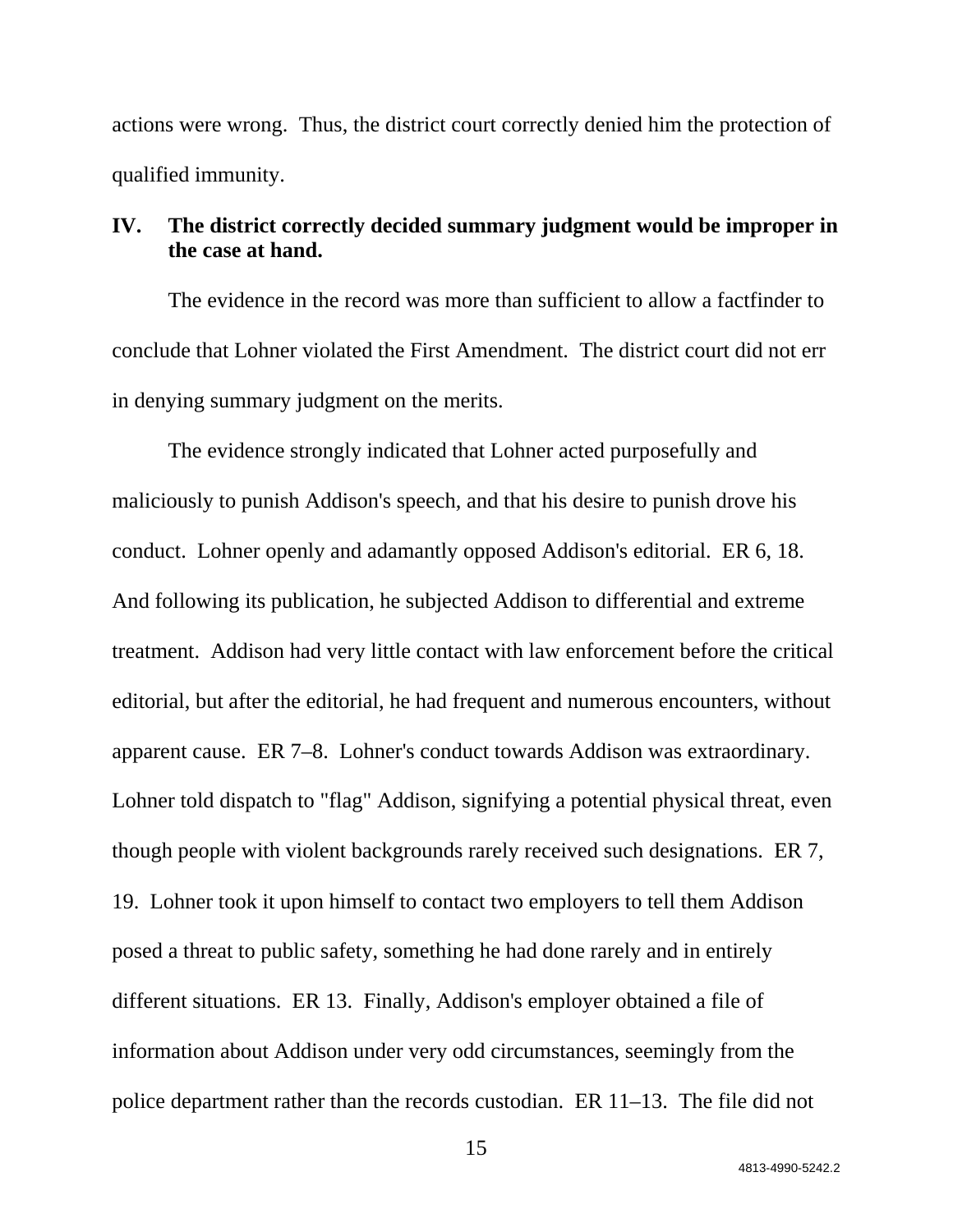contain information that would normally be included, and that casts Addison in a more positive light. ER 11–13. This unusual treatment, and its timing, suggest Lohner acted with a retaliatory motive.

The evidence also indicated that Lohner took advantage of his position of authority to frighten Addison's employer. ER 5–13. This foreseeably caused Addison's dismissal. Lohner developed an inaccurate and misleading "fact file" that "flagged" Addison as a physical threat and that omitted exculpatory information. Lohner contacted Addison's managers to inform them that Addison was a threat to public safety, insinuating Addison should not work there because he could harm the employer's clients. Lohner urged Addison's employer to obtain the biased fact file. And Lohner likely facilitated the provision of said fact file to the employer.

The evidence also showed that Addison's termination would not have occurred but for Lohner's initiative. Two days before Lohner's contact, Addison's employer suggested – expressly through oral communication, as well as by implication in a written work plan – that he would be retained at least thirty days, so long as he complied with the employer's work plan. ER 9. Addison's supervisor did not recall any subsequent work plan noncompliance. ER 10. And nothing suggests the employer had any concerns about Addison's record before Lohner intervened. Indeed, Addison had satisfactorily passed the employer's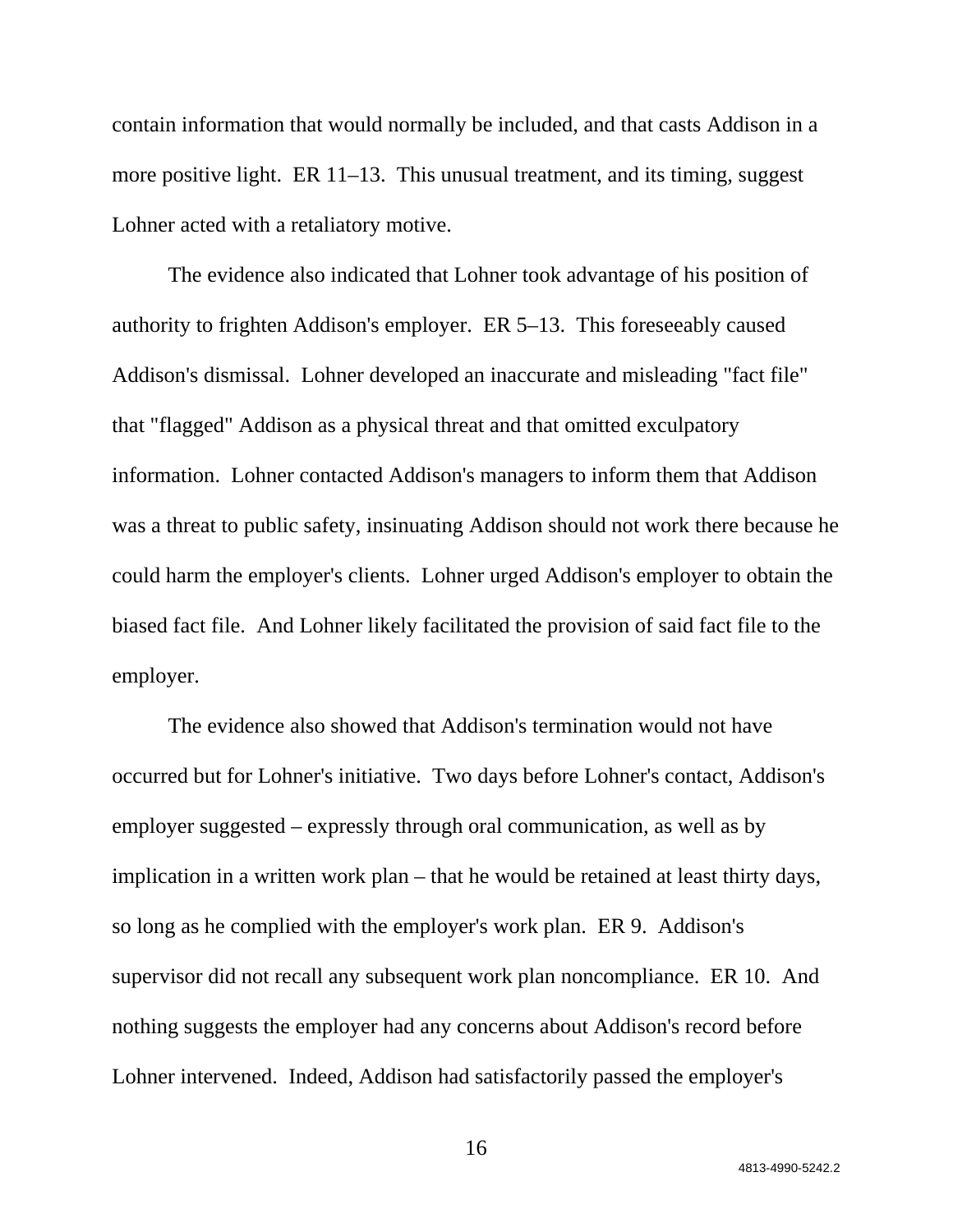background check and been hired as a result. ER 10. Finally, the proximity of Lohner's communications and Addison's termination suggests that the communications caused the termination. Lohner spoke with Addison's boss on November 13; the next day, the employer obtained the records and fired Addison. ER 10–12.

Finally, the evidence shows that Lohner's speech was not entitled to First Amendment protections. First, he engaged in more than mere speech, because he created, divulged, and supplied inaccurate police records. Second, he was not speaking as a private citizen, but rather a government official, as the creation, discussion, and dissemination of police records are a part of a police officer's duties. Indeed, it appears he abused his position as police chief to create inaccurate government records, speak authoritatively on them, and to access and share them. To the extent any of this conduct could be characterized as speech, that speech owed its existence to Lohner's official position, and he was not speaking as a nonemployee citizen could have. While Lohner certainly enjoys First Amendment protections in some contexts, this is not one of them.

The district court outlined considerable evidence suggesting Lohner retaliated against Addison for his speech. A jury could easily and quite reasonably reach that conclusion. Therefore, it was correct to deny summary judgment.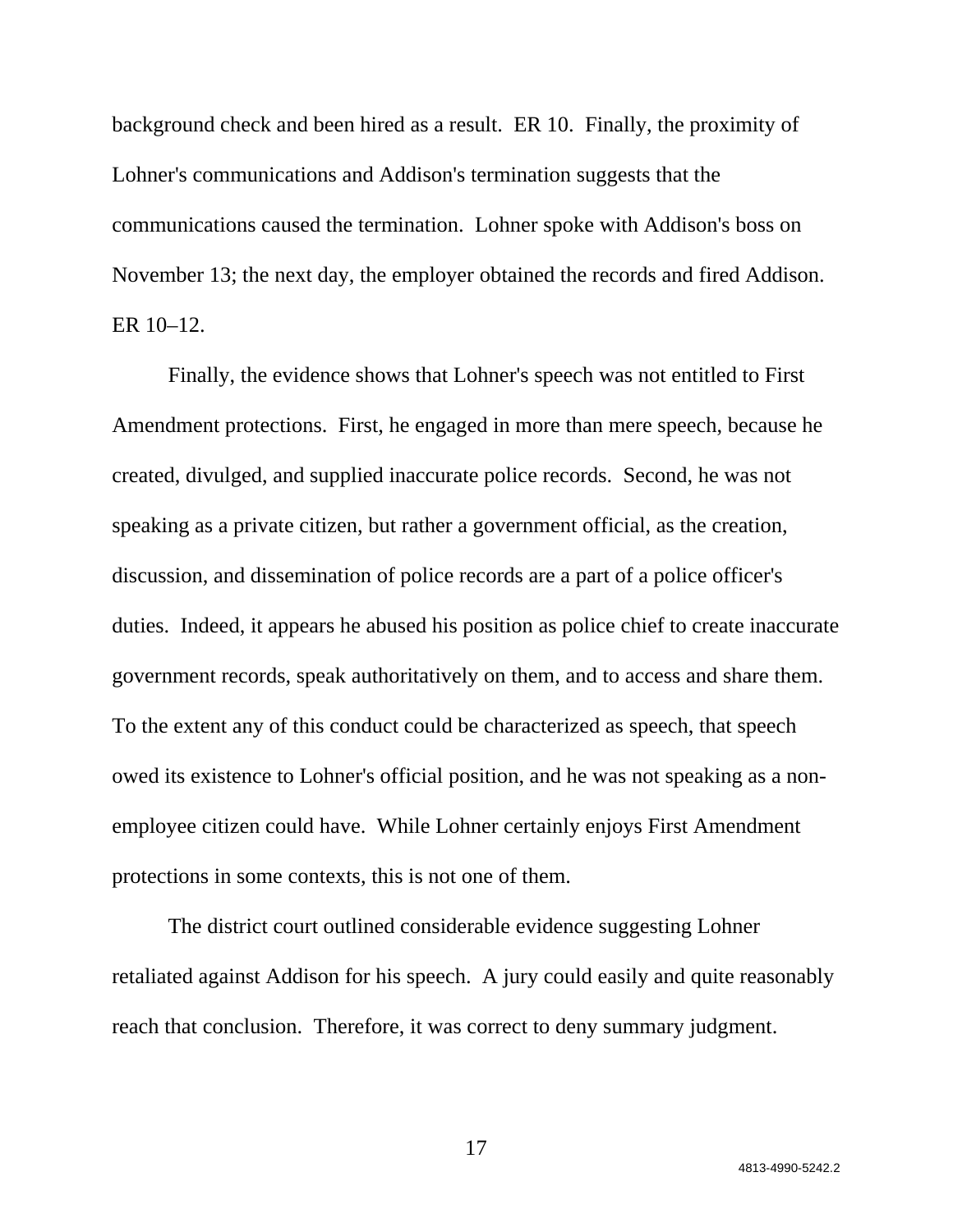### **CONCLUSION**

The ACLU respectfully urges the Court to affirm the district court's denial of

Lohner's motion for summary judgment.

Dated: January 19, 2018 Respectfully submitted,

/s/ Mathew W. dos Santos Mathew W. dos Santos OSB No. 155766 Legal Director AMERICAN CIVIL LIBERTIES UNION OF OREGON FOUNDATION P.O. BOX 40585 Portland, Oregon 97240 (503) 227-6928

 /s/ Heather Marek Heather Marek, OSB No. 174052 Cooperating Attorney AMERICAN CIVIL LIBERTIES UNION OF OREGON FOUNDATION P.O. BOX 40585 Portland, Oregon 97240 (503) 227-6928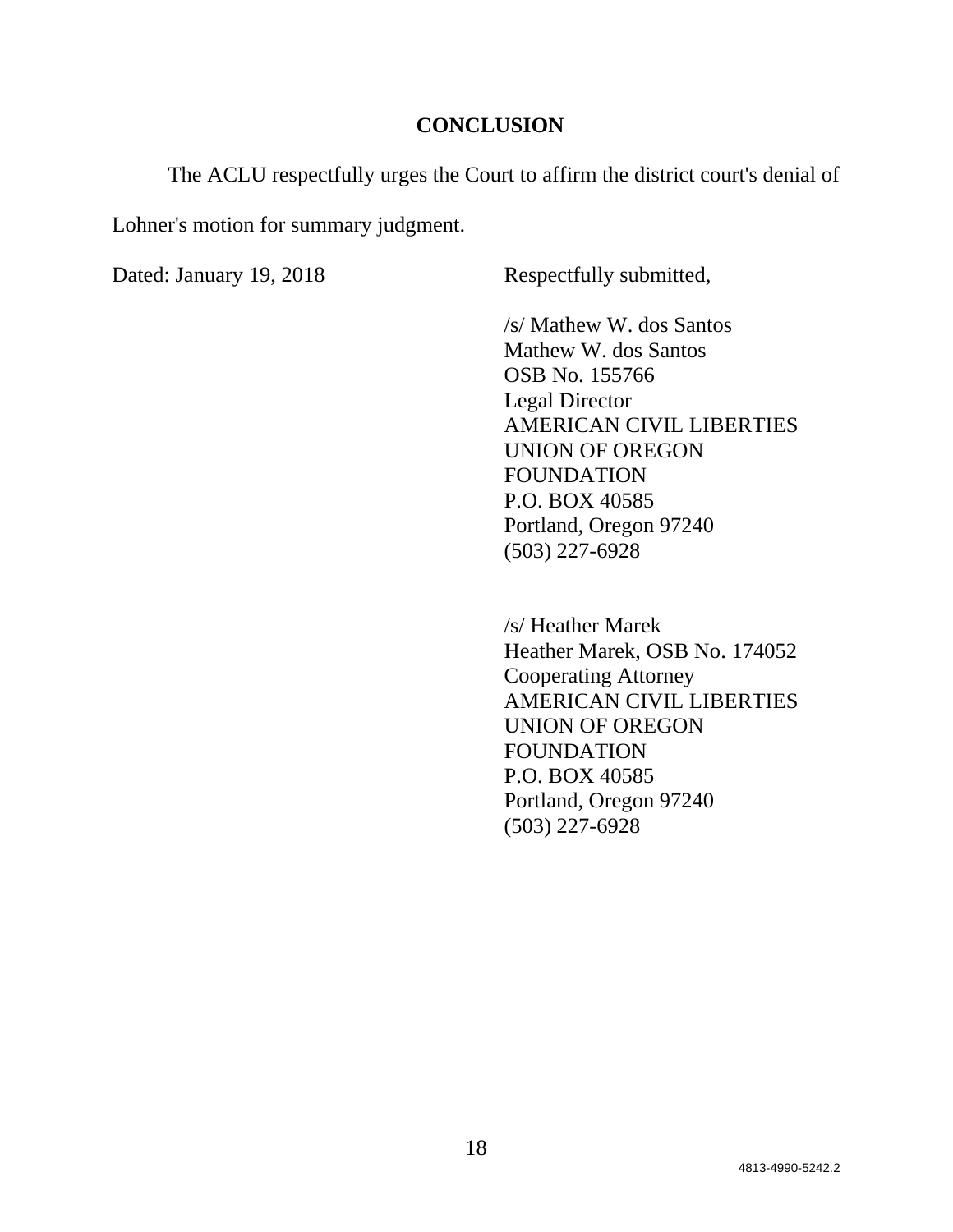# **CERTIFICATE OF SERVICE**

I hereby certify that on January 19, 2018, I electronically filed the foregoing with the Clerk for the United States Court of Appeals for the Ninth Circuit by using the appellate CM/ECF system. All participants in this case are registered CM/ECF users and will be served by the appellate CM/ECF system. There are no unregistered participants.

> /s/ Mathew W. dos Santos Mathew W. dos Santos OSB No. 155766 Dated: January 19, 2018